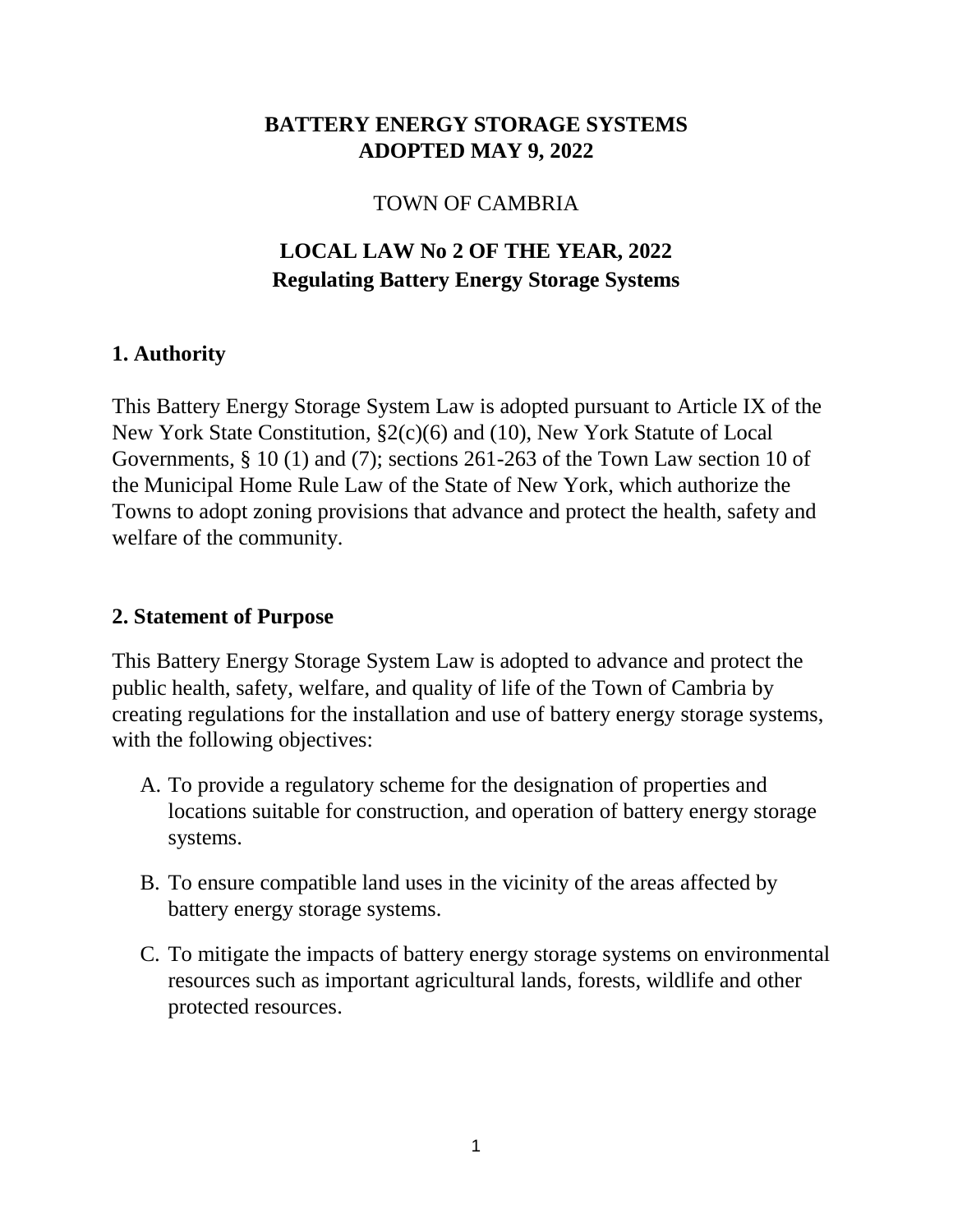- D. To promote public health and safety and prevent risks to the public and neighboring properties potentially posed by battery storage systems.
- E. To regulate the location of these systems in accordance with the Town's Comprehensive Plan.

### **3. Definitions**

As used in this Article, the following terms shall have the meanings indicated:

ANSI: American National Standards Institute

BATTERY(IES): A single cell or a group of cells connected together electrically in series, in parallel, or a combination of both, which can charge, discharge, and store energy electrochemically. For the purposes of this law, batteries utilized in consumer products are excluded from these requirements.

BATTERY ENERGY STORAGE MANAGEMENT SYSTEM: An electronic system that protects energy storage systems from operating outside their safe operating parameters and disconnects electrical power to the energy storage system or places it in a safe condition if potentially hazardous temperatures or other conditions are detected.

BATTERY ENERGY STORAGE SYSTEM: One or more devices, assembled together, capable of storing energy in order to supply electrical energy at a future time, not to include a stand-alone 12-volt car battery or an electric motor vehicle. A battery energy storage system is classified as a Tier 1, Tier 2 or Tier 3 Battery Energy Storage System as follows:

A. Tier 1 Battery Energy Storage Systems are an accessory use that have an aggregate energy capacity less than or equal to 600 kWh. They are located in a "Non-Dedicated-Use-Building" as defined herein and are not permitted to store more than 110% of two (2) days of energy for the use on site, must be contained in an existing principal building, customarily a residence, and are a permitted use. A building permit shall be issued by the Code Enforcement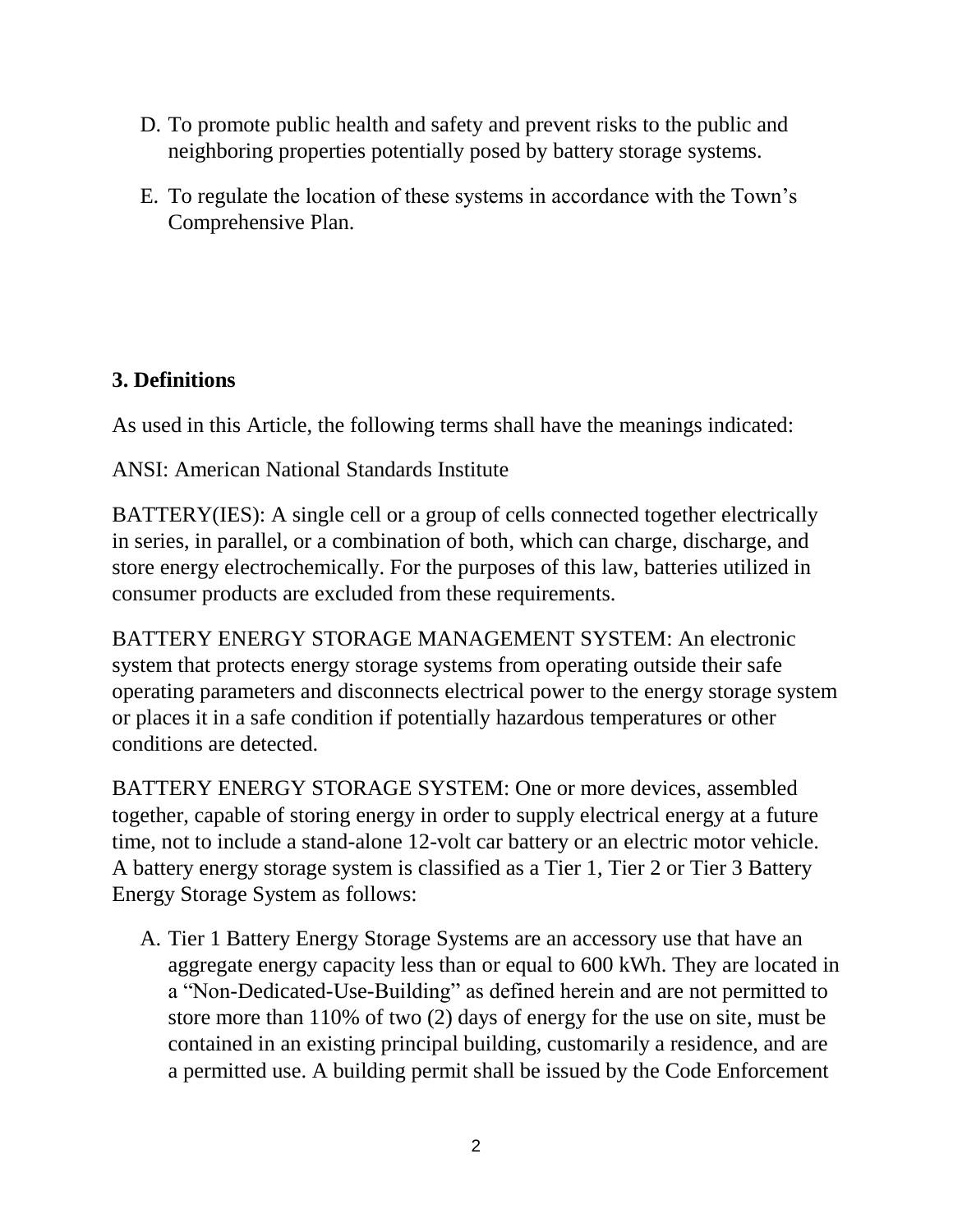Officer provided applicant is in compliance with all applicable provisions of this Local Law.

- B. Tier 2 Battery Energy Storage Systems are an accessory use that have an aggregate energy capacity greater than 600kWh or are comprised of more than one storage battery technology in a room or enclosed area or are located outside of the primary building. Tier 2 Battery Energy Storage Systems may not exceed storage of 110% of two-days' of energy for the user, and are permitted in an accessory building as defined in the Town Code provided a Special Use Permit is granted by the Planning Board hereunder and provided Site Plan approval hereunder is granted.
- C. Tier 3 Battery Energy Storage Systems are a primary use or do not meet the definition of a Tier 1 or Tier 2 system and are limited in size to 1 MW (systems over this size are not allowed in the Town). No standalone systems are allowed, these systems need to be associated with a Tier 3 or Tier 4 Solar Energy System as defined in Local law No. 1 – 2021 Regulating Solar Energy Systems, are permitted to store battery power in a "Dedicated Use Building" as defined hereunder to store energy and/or to put stored energy into the power grid and are permitted provided a Special Use Permit is granted by the Planning Board hereunder and provided Site Plan approval hereunder is granted.

BATTERY ENERGY STORAGE SYSTEM PERMIT: A permit issued by the Code Enforcement Officer to install a "Battery Energy Storage System " as defined hereunder.

CELL: The basic electrochemical unit, characterized by an anode and a cathode, used to receive, store, and deliver electrical energy.

COMMISSIONING: A systematic process that provides documented confirmation that a battery energy storage system functions according to the intended design criteria and complies with applicable code requirements.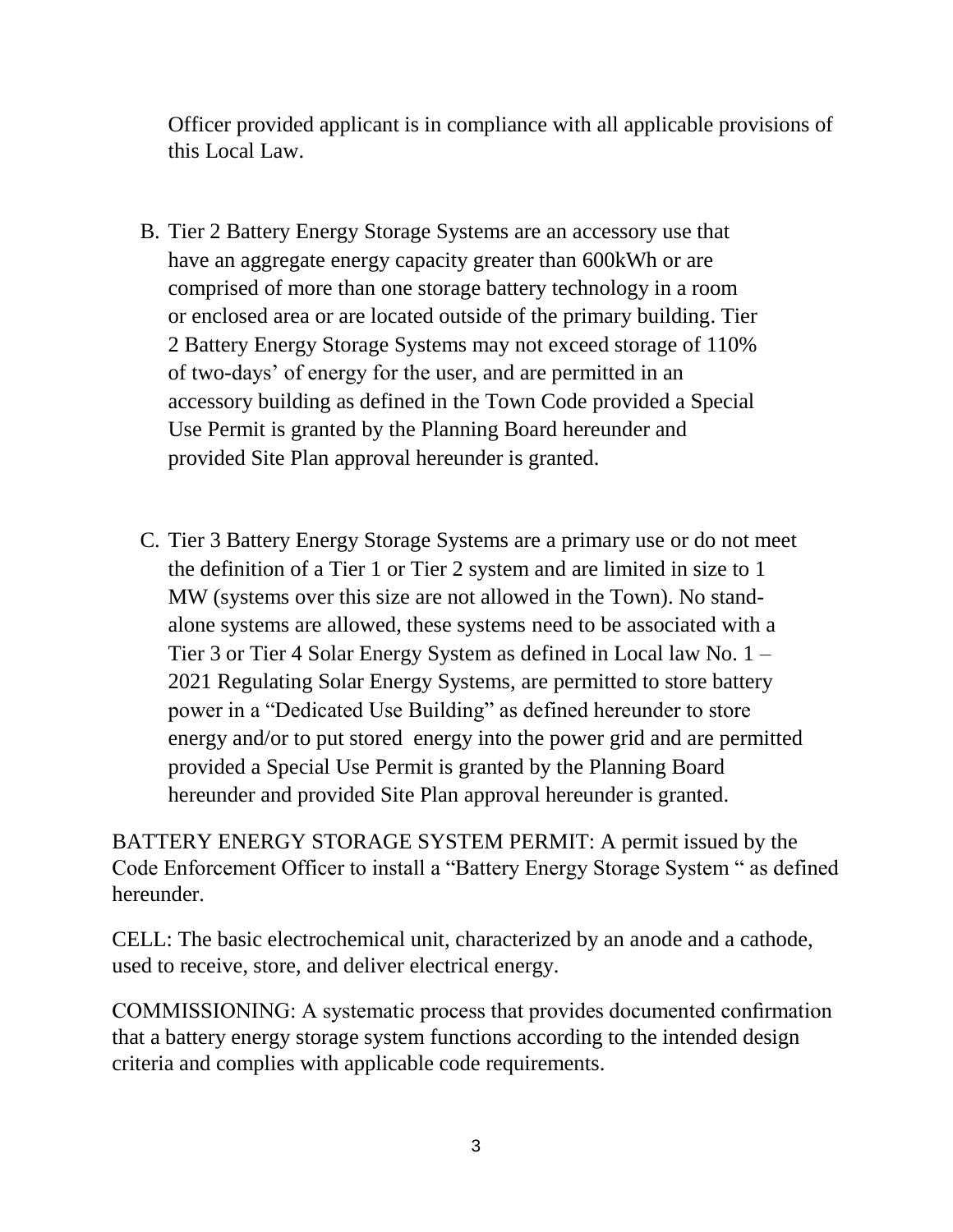DEDICATED-USE BUILDING: A building that is built for the primary intention of housing battery energy storage system equipment, is classified as Group F-1 occupancy as defined in the International Building Code, and complies with the following:

- 1) The building's only use is battery energy storage, energy generation, and other electrical grid-related operations.
- 2) No other occupancy types are permitted in the building.
- 3) Occupants in the rooms and areas containing battery energy storage systems are limited to personnel that operate, maintain, service, test, and repair the battery energy storage system and other energy systems.
- 4) Administrative and support personnel are permitted in areas within the buildings that do not contain battery energy storage system, provided the following:
	- a. The areas do not occupy more than 10 percent of the building area of the story in which they are located.
	- b. A means of egress is provided from the administrative and support use areas to the public way that does not require occupants to traverse through areas containing battery energy storage systems or other energy system equipment.

ENERGY CODE: The New York State Energy Conservation Construction Code adopted pursuant to Article 11 of the Energy Law, as currently in effect and as hereafter amended from time to time.

FIRE CODE: The fire code section of the New York State Uniform Fire Prevention and Building Code adopted pursuant to Article 18 of the Executive Law, as currently in effect and as hereafter amended from time to time.

NATIONALLY RECOGNIZED TESTING LABORATORY (NRTL): A U.S. Department of Labor designation recognizing a private sector organization to perform certification for certain products to ensure that they meet the requirements of both the construction and general industry OSHA electrical standards.

NEC: National Electric Code.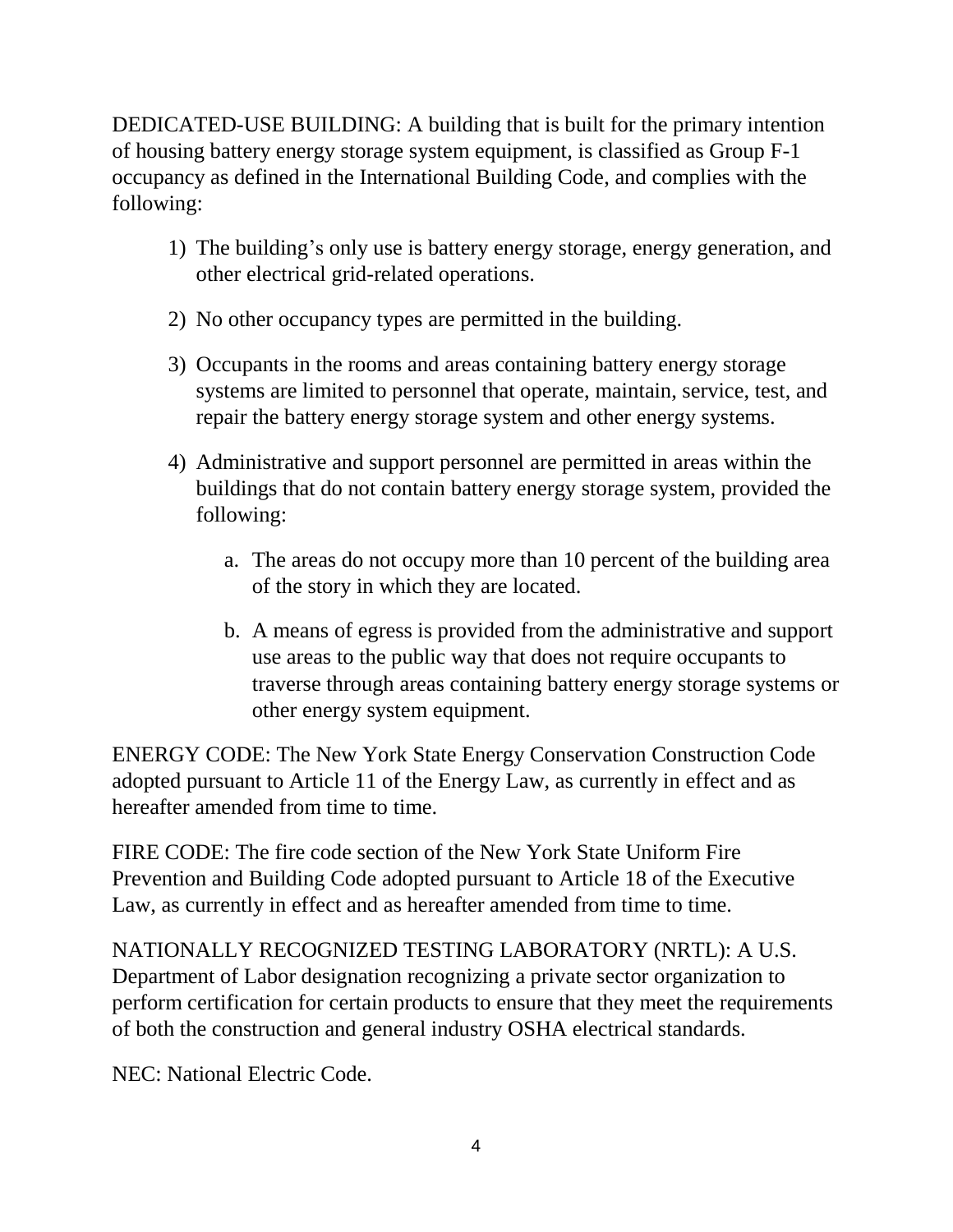NFPA: National Fire Protection Association.

NON-DEDICATED-USE BUILDING: All buildings that contain a battery energy storage system and do not comply with the dedicated-use building requirements.

NON-PARTICIPATING PROPERTY: Any property that is not a participating property.

NON-PARTICIPATING RESIDENCE: Any residence located on Nonparticipating Property.

OCCUPIED COMMUNITY BUILDING: Any building in Occupancy Group A, B, E, I, R, as defined in the International Building Code, including but not limited to schools, colleges, daycare facilities, hospitals, correctional facilities, public libraries, theaters, stadiums, apartments, hotels, and houses of worship.

PARTICIPATING PROPERTY: A battery energy storage system host property or any real property that is the subject of an agreement that provides for the payment of monetary compensation to the landowner from the battery energy storage system owner (or affiliate) regardless of whether any part of a battery energy storage system is constructed on the property.

TOWN: The Town of Cambria

TOWN CODE: The Town of Cambria Zoning Ordinance

UL: Underwriters Laboratory, an accredited standards developer in the US.

UNIFORM CODE: the New York State Uniform Fire Prevention and Building Code adopted pursuant to Article 18 of the Executive Law, as currently in effect and as hereafter amended from time to time.

## **4. Applicability**

A. The requirements of this Local Law shall apply to all battery energy storage systems permitted, installed, or modified in the Town of Cambria after the effective date of this Local Law, excluding general maintenance and repair.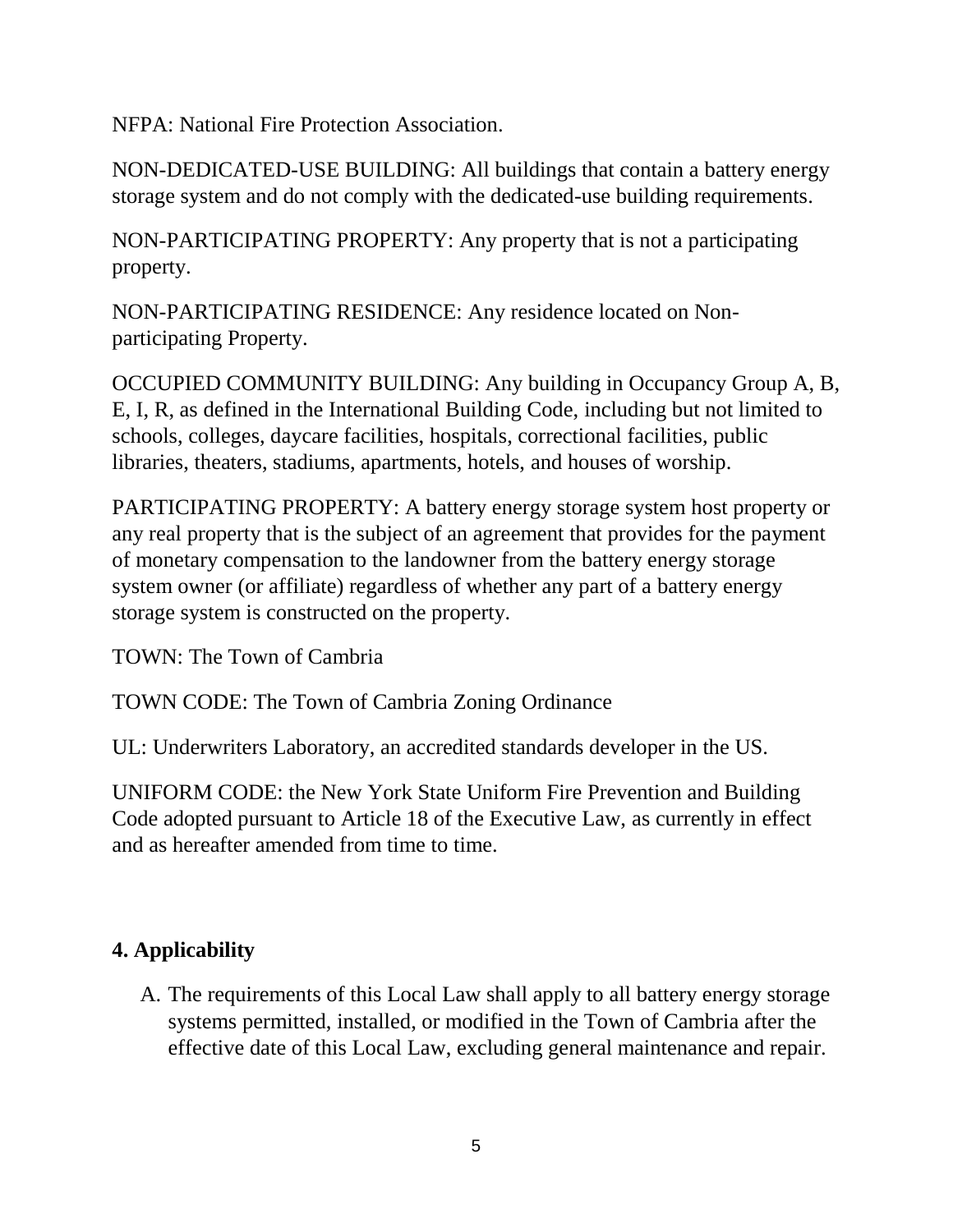- B. Battery energy storage systems constructed or installed prior to the effective date of this Local Law shall not be required to meet the requirements of this Local Law.
- C. Modifications to, retrofits or replacements of an existing battery energy storage system that increase the total battery energy storage system designed discharge duration or power rating shall be subject to this Local Law.

#### **5. General Requirements**

- A. A building permit and an electrical permit shall be required for installation of all battery energy storage systems.
- B. Issuance of permits and approvals by the Town of Cambria shall include review pursuant to the State Environmental Quality Review Act [ECL Article 8 and its implementing regulations at 6 NYCRR Part 617 ("SEQRA")].
- C. All battery energy storage systems, all Dedicated Use Buildings, and all other buildings or structures that (1) contain or are otherwise associated with a battery energy storage system and (2) are subject to the Uniform Code and/or the Energy Code shall be designed, erected, and installed in accordance with all applicable provisions of the Uniform Code, all applicable provisions of the Energy Code, all applicable provisions of the codes, regulations, and industry standards as referenced in the Uniform Code, the Energy Code, and the Town Code, and other applicable local, county, state and federal codes and regulations, including Local Law No. 1 – 2021 Regulating Solar Energy Systems, all as may be amended from time to time.
- D. Fees: Fees as set by the Town Board periodically by resolution must be paid at the time of submission of an application for site plan approval, Special Use permit, a building permit, for an amended building permit, or for renewal of a building permit. The applicant, for Tier 2 or 3 projects, may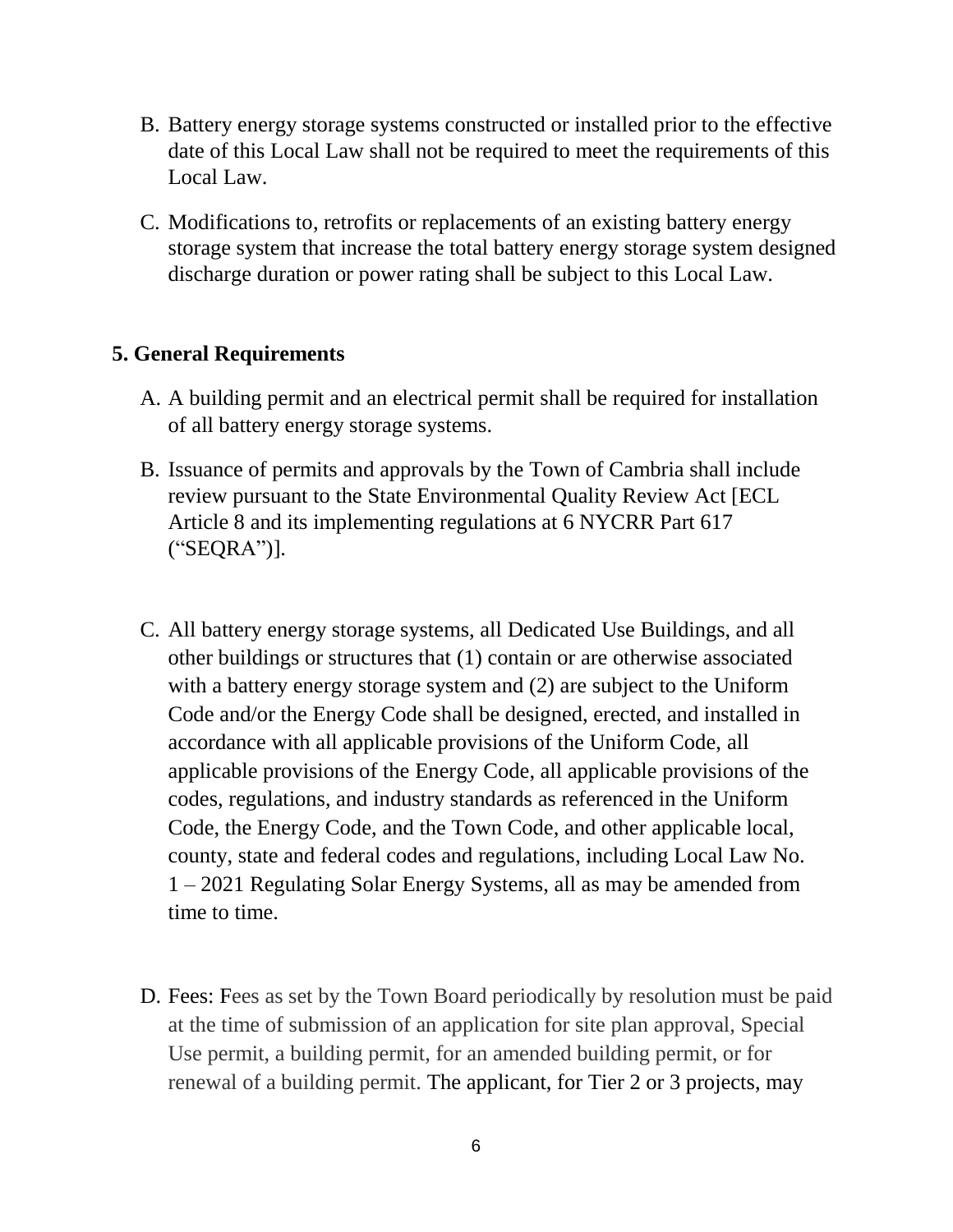also be required to pay the costs of the Town's engineers and attorneys for time spent reviewing and analyzing the application

#### **6. Permitting Requirements for Tier 1 Battery Energy Storage Systems**

Tier 1 Battery Energy Storage Systems shall be permitted in all zoning districts, subject to the Uniform Code, and any other applicable local NYS or Federal laws or regulations, and the "Battery Energy Storage System Permit," of the Town of Cambria, and are exempt from site plan review.

### **7. Permitting Requirements for Tier 2 Battery Energy Storage Systems**

Tier 2 Battery Energy Storage Systems are permitted through the issuance of a special use permit by the Cambria Planning Board within all zoning districts. Tier 2 Battery Energy Storage Systems shall be subject to the Uniform Code and the site plan application requirements set forth in this Section. Tier 2 Battery Energy Storage Systems associated with a Solar or Wind Energy project shall also only be allowed in conformance with the Town laws associated with these type projects (solar or wind) and this law.

- A. Applications for the installation of Tier 2 Battery Energy Storage System shall be:
	- 1) reviewed by the Planning Board for completeness. An application shall be complete when it addresses all matters listed in this Local Law including, but not necessarily limited to, (i) compliance with all applicable provisions of the Uniform Code and all applicable provisions of the Energy Code and (ii) matters relating to the proposed battery energy storage system and Floodplain, Utility Lines and Electrical Circuitry, Signage, Lighting, Vegetation and Tree-cutting, Noise, Decommissioning, Site Plan and Development, Special Use and Development, Ownership Changes, Safety, and Permit Time Frame and Abandonment. Applicants shall be advised within 10 business days after the first Planning Board meeting on the application of the completeness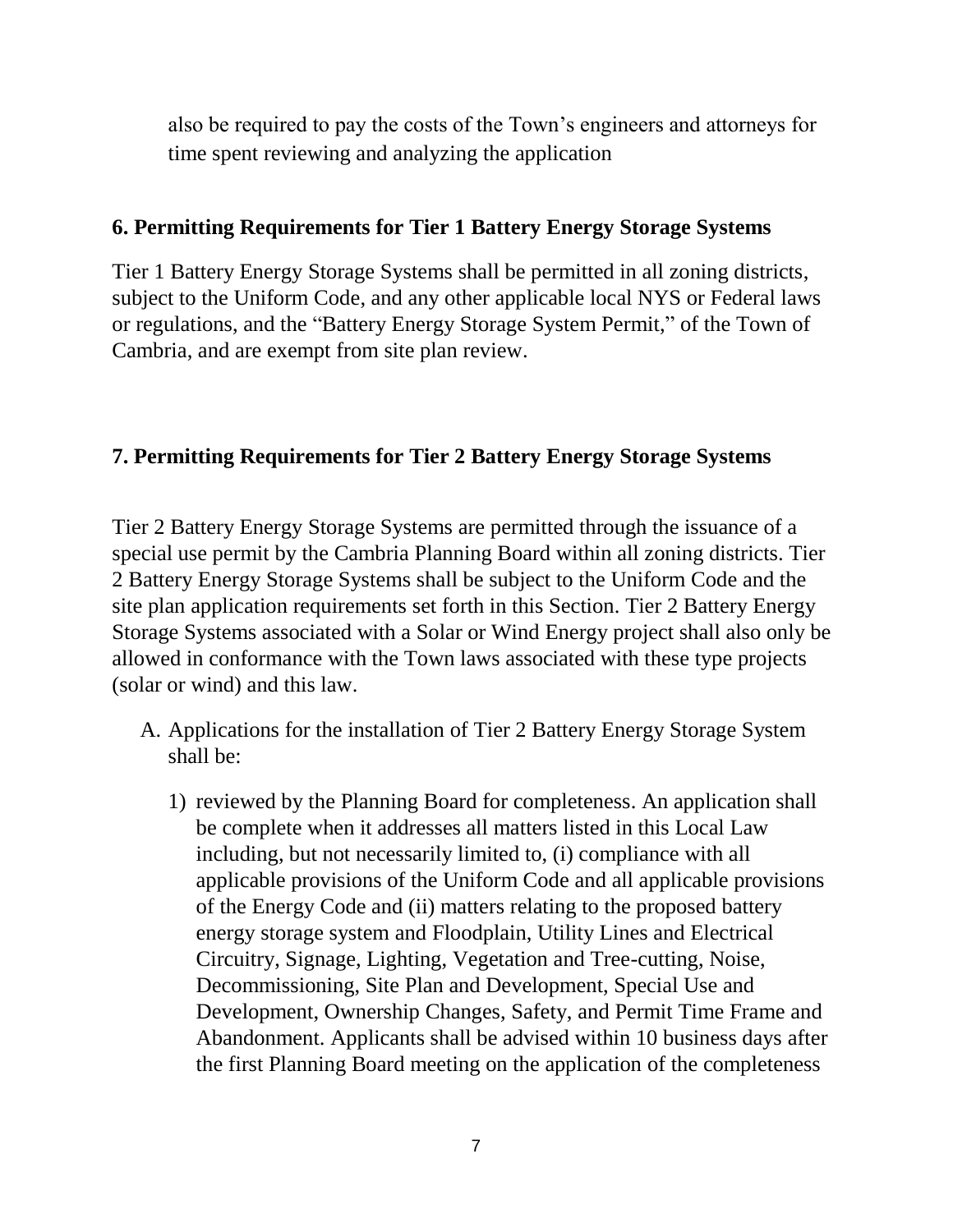of their application or any deficiencies that must be addressed prior to substantive review.

- 2) subject to a public hearing to hear all comments for and against the application. The Planning Board of the Town shall have a notice printed in a newspaper of general circulation in the Town in accordance with the Town's special use permit requirements. Applicants shall also have delivered the notice by first class mail to adjoining landowners or landowners within 600 feet of the property at least ten (10) days prior to such a hearing. Proof of mailing shall be provided to the Planning Board at the public hearing.
- 3) referred to the County Planning Board pursuant to General Municipal Law § 239-m if required.
- 4) upon closing of the public hearing, the Planning Board shall take action on the application within 62 days of the public hearing (or after the SEQR process is completed, if not completed on the day of the public hearing), which can include approval, approval with conditions, or denial. The 62-day period may be extended upon consent by both the Planning Board and Applicant.
- B. Utility Lines and Electrical Circuitry. All on-site utility lines shall be placed underground to the extent feasible and as permitted by the serving utility, with the exception of the main service connection at the utility company right-of-way and any new interconnection equipment, including without limitation any poles, with new easements and right-of-way.
- C. Signage.
	- 1) The signage shall be in compliance with ANSI Z535 and shall include the type of technology associated with the battery energy storage systems, any special hazards associated, the type of suppression system installed in the area of battery energy storage systems, and 24 hour emergency contact information, including reach-back phone number.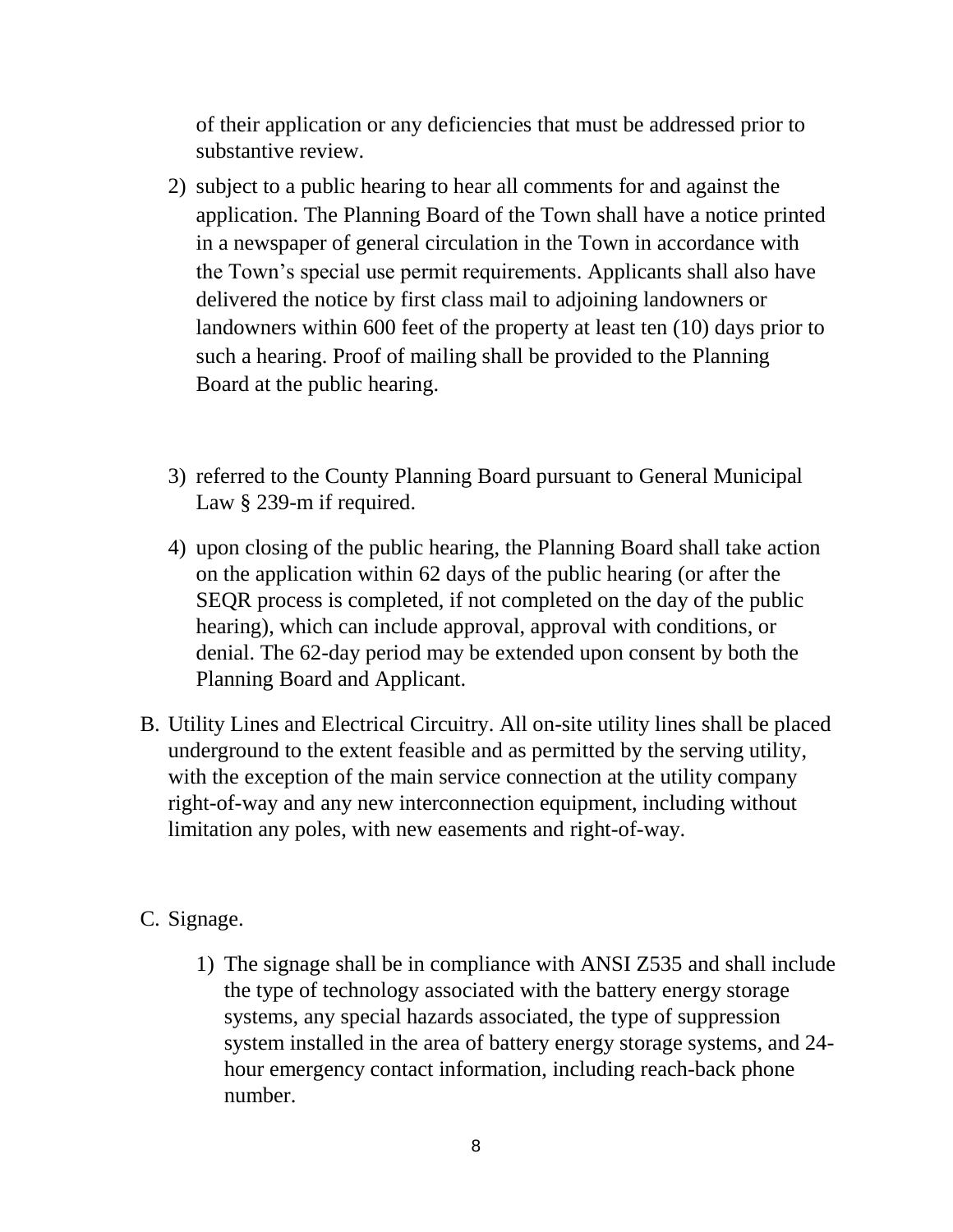- 2) As required by the NEC, disconnect and other emergency shutoff information shall be clearly displayed on a light reflective surface. A clearly visible warning sign concerning voltage shall be placed at the base of all pad-mounted transformers and substations.
- 3) Shall be in conformance with the Town of Cambria Signage laws.
- D. Lighting. Lighting of the battery energy storage systems shall be limited to that minimally required for safety and operational purposes and shall be reasonably shielded and downcast from abutting properties.
- E. Vegetation and tree cutting. Areas within 10 feet on each side of Tier 2 Battery Energy Storage Systems shall be cleared of combustible vegetation and other combustible growth. Single specimens of trees, shrubbery, or cultivated ground cover such as green grass, ivy, succulents, or similar plants used as ground covers shall be permitted provided that they do not form a means of readily transmitting fire. Removal of trees should be minimized to the extent possible.
- F. Noise. The 1-hour average noise generated from the battery energy storage systems, components, and associated ancillary equipment shall not exceed a noise level of 45 dBA as measured at the outside wall of any nonparticipating residence or occupied community building. Applicants may submit equipment and component manufacturers noise ratings to demonstrate compliance. The applicant may be required to provide Operating Sound Pressure Level measurements from a reasonable number of sampled locations at the perimeter of the battery energy storage system to demonstrate compliance with this standard.
- G. Soil Removal: All topsoil disturbed during construction reconstruction or modification of each Battery Storage System will be stockpiled and returned to the site upon completion of the activity that disturbed the soil. In the event of a fire or explosion, all contaminated soil must be removed and disposed of at an approved facility.
- H. Decommissioning.
	- 1) Decommissioning Plan. The applicant shall submit a decommissioning plan, developed in accordance with the Uniform Code, to be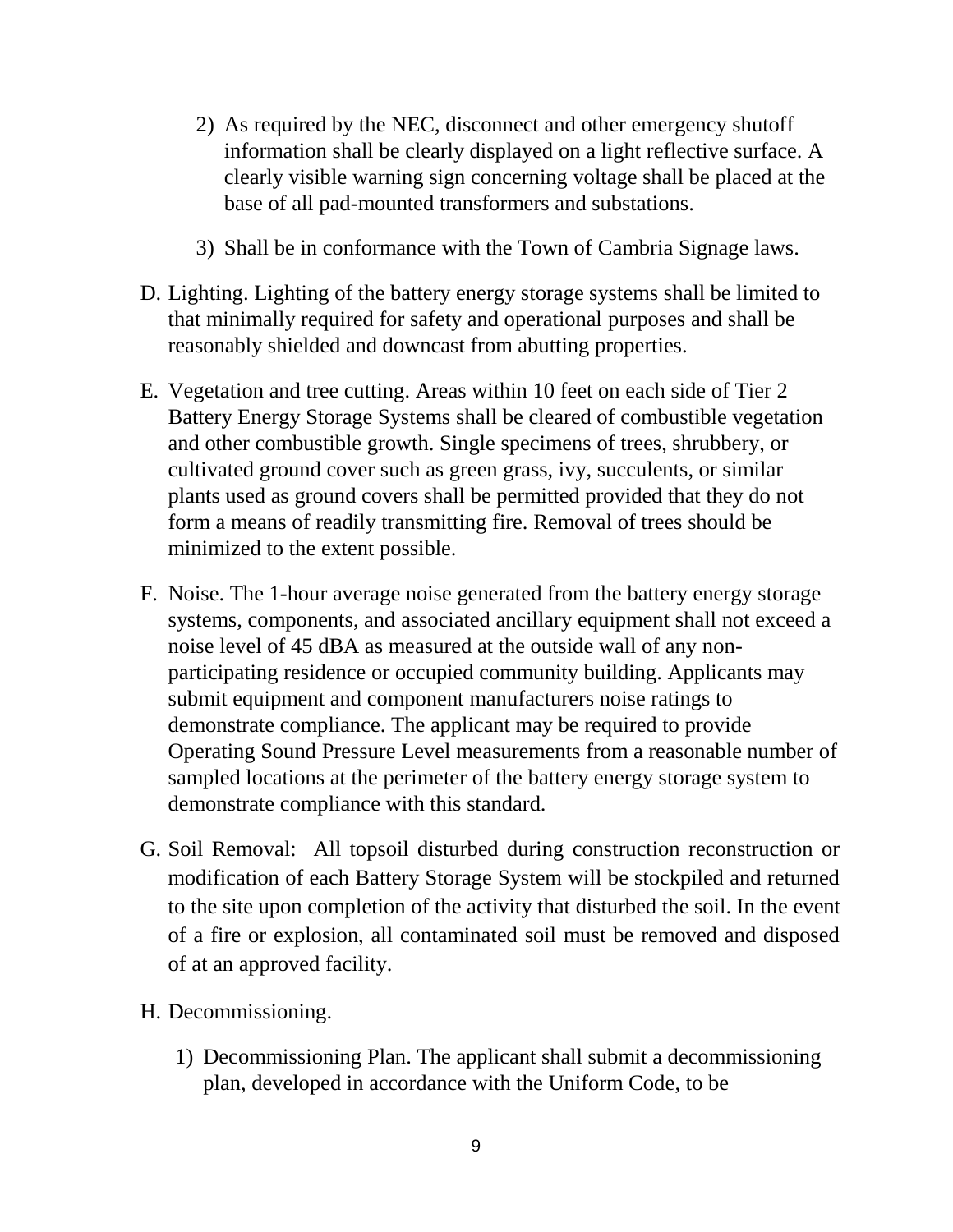implemented upon abandonment and/or in conjunction with removal from the facility. The decommissioning plan shall include:

- a. A narrative description of the activities to be accomplished, including who will perform that activity and at what point in time, for complete physical removal of all battery energy storage system components, structures, equipment, security barriers, and transmission lines from the site.
- b. Disposal of all solid and hazardous waste in accordance with local, state, and federal waste disposal regulations.
- c. The anticipated life of the battery energy storage system.
- d. The estimated decommissioning costs and how said estimate was determined (no recycle costs will be allowed in this estimate).
- e. The method of ensuring that funds will be available for decommissioning and restoration.
- f. The method by which the decommissioning cost will be kept current.
- g. The manner in which the site will be restored, including a description of how any changes to the surrounding areas and other systems adjacent to the battery energy storage system, such as, but not limited to, structural elements, building penetrations, means of egress, and required fire detection suppression systems, will be protected during decommissioning and confirmed as being acceptable after the system is removed.
- h. A listing of any contingencies for removing an intact operational energy storage system from service, and for removing an energy storage system from service that has been damaged by a fire or other event.
- I. Site plan application. For a Tier 2 Battery Energy Storage System requiring a Special Use Permit, site plan approval shall be required. Any site plan application shall include the following information (unless waived by the Town Planning Board):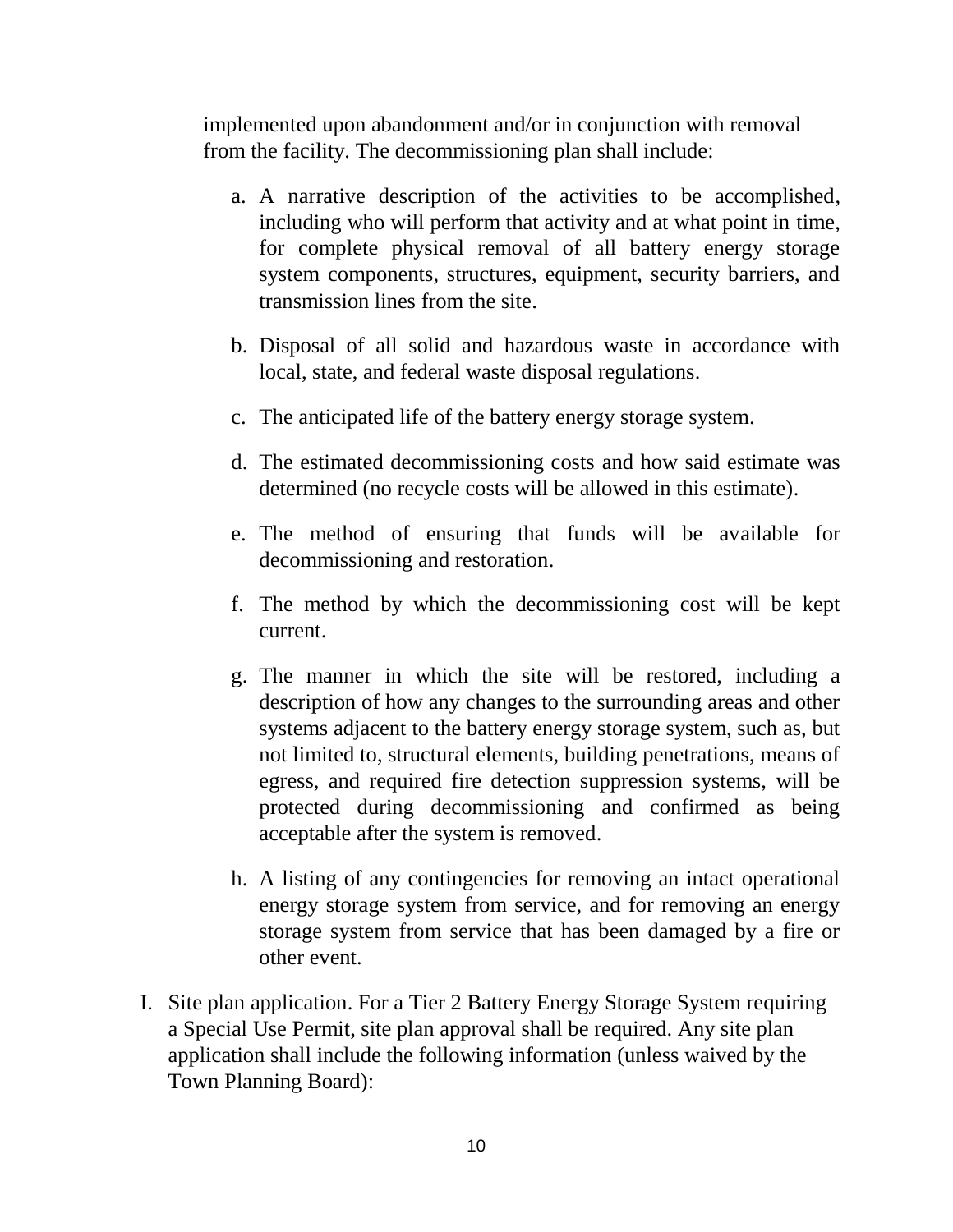- 1) Property lines and physical features, including roads, for the project site.
- 2) Proposed changes to the landscape of the site, grading, vegetation clearing and planting, exterior lighting, and screening vegetation or structures.
- 3) A one-line electrical diagram detailing the battery energy storage system layout, associated components, and electrical interconnection methods, with all National Electrical Code compliant disconnects and over current devices.
- 4) A preliminary equipment specification sheet that documents the proposed battery energy storage system components, inverters and associated electrical equipment that are to be installed. A final equipment specification sheet shall be submitted prior to the issuance of building permit.
- 5) Name, address, and contact information of proposed or potential system installer and the owner and/or operator of the battery energy storage system. Such information of the final system installer shall be submitted prior to the issuance of building permit.
- 6) Name, address, phone number, and signature of the project Applicant, as well as all the property owners, demonstrating their consent to the application and the use of the property for the battery energy storage system.
- 7) Zoning district designation for the parcel(s) of land comprising the project site.
- 8) Commissioning Plan. Such plan shall document and verify that the system and its associated controls and safety systems are in proper working condition per requirements set forth in the Uniform Code. Where commissioning is required by the Uniform Code, Battery energy storage system commissioning shall be conducted by a New York State (NYS) Licensed Professional Engineer after the installation is complete but prior to final inspection and approval. A corrective action plan shall be developed for any open or continuing issues that are allowed to be continued after commissioning. A report describing the results of the system commissioning and including the results of the initial acceptance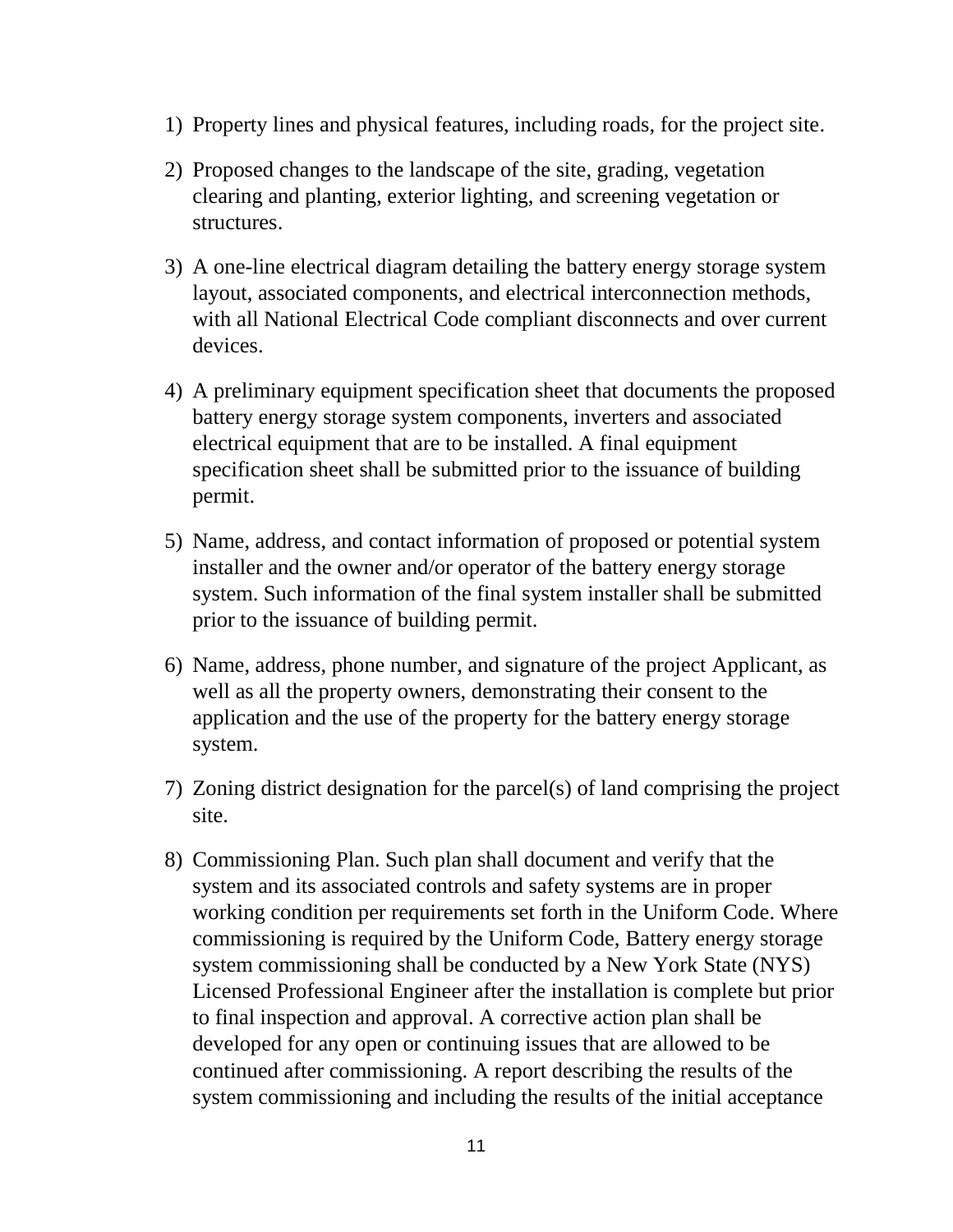testing required in the Uniform Code shall be provided to the Town prior to final inspection and approval and maintained at an approved on-site location.

- 9) Fire Safety Compliance Plan. Such plan shall document and verify that the system and its associated controls and safety systems are in compliance with the Uniform Code, NFPA standards and other applicable codes. This plan shall be reviewed by the appropriate Town Fire Department.
- 10) Operation and Maintenance Manual. Such plan shall describe continuing battery energy storage system maintenance and property upkeep, as well as design, construction, installation, testing and commissioning information and shall meet all requirements set forth in the Uniform Code.
- 11) Erosion and sediment control and storm water management plans prepared to New York State Department of Environmental Conservation standards, if applicable, and to such standards as may be established by the Planning Board.
- 12) Engineering documents must be signed and sealed by a NYS Licensed Professional Engineer.
- 13) Emergency Operations Plan. A copy of the approved Emergency Operations Plan shall be given to the system owner, the local fire department, and local fire code official. A permanent copy shall also be placed in an approved location to be accessible to facility personnel, fire code officials, and emergency responders. The emergency operations plan shall include the following information:
	- a. Procedures for safe shutdown, de-energizing, or isolation of equipment and systems under emergency conditions to reduce the risk of fire, electric shock, and personal injuries, and for safe startup following cessation of emergency conditions.
	- b. Procedures for inspection and testing of associated alarms, interlocks, and controls.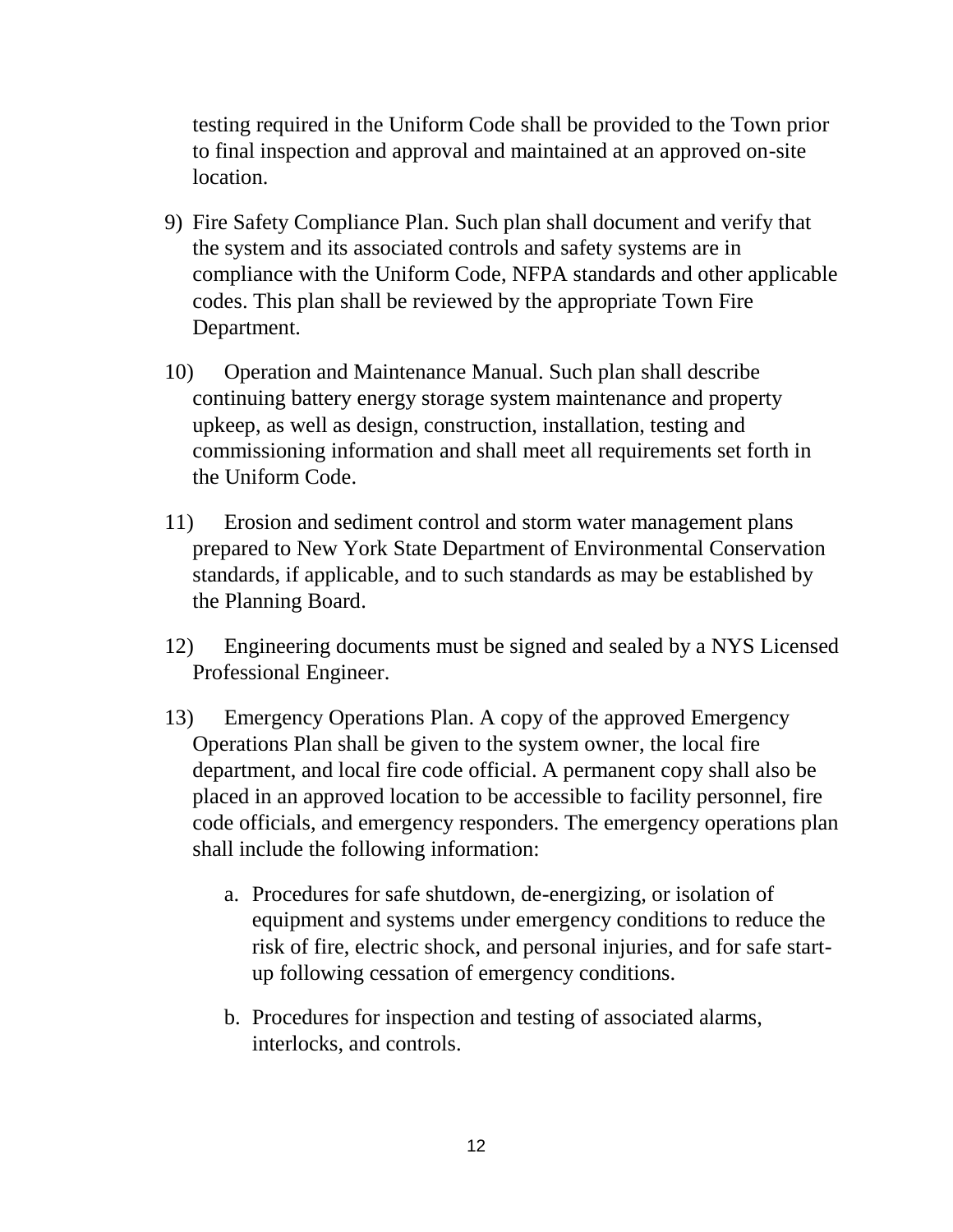- c. Procedures to be followed in response to notifications from the Battery Energy Storage Management System, when provided, that could signify potentially dangerous conditions, including shutting down equipment, summoning service and repair personnel, and providing agreed upon notification to fire department personnel for potentially hazardous conditions in the event of a system failure.
- d. Emergency procedures to be followed in case of fire, explosion, release of liquids or vapors, damage to critical moving parts, or other potentially dangerous conditions. Procedures can include sounding the alarm, notifying the fire department, evacuating personnel, de-energizing equipment, and controlling and extinguishing the fire.
- e. Response considerations similar to a safety data sheet (SDS) that will address response safety concerns and extinguishment when an SDS is not required.
- f. Procedures for dealing with battery energy storage system equipment damaged in a fire or other emergency event, including maintaining contact information for personnel qualified to safely remove damaged battery energy storage system equipment from the facility.
- g. Other procedures as determined necessary by the Town to provide for the safety of occupants, neighboring properties, and emergency responders.
- h. Procedures and schedules for conducting drills of these procedures and for training local first responders on the contents of the plan and appropriate response procedures.
- J. Special Use Permit Standards.
	- 1) Setbacks. Tier 2 Battery Energy Storage Systems placed outside of the primary structure shall comply with the setback requirements of the underlying zoning district for principal structures or as prescribed below, whichever is greater. The systems:
		- a. Shall not be placed in the front yard.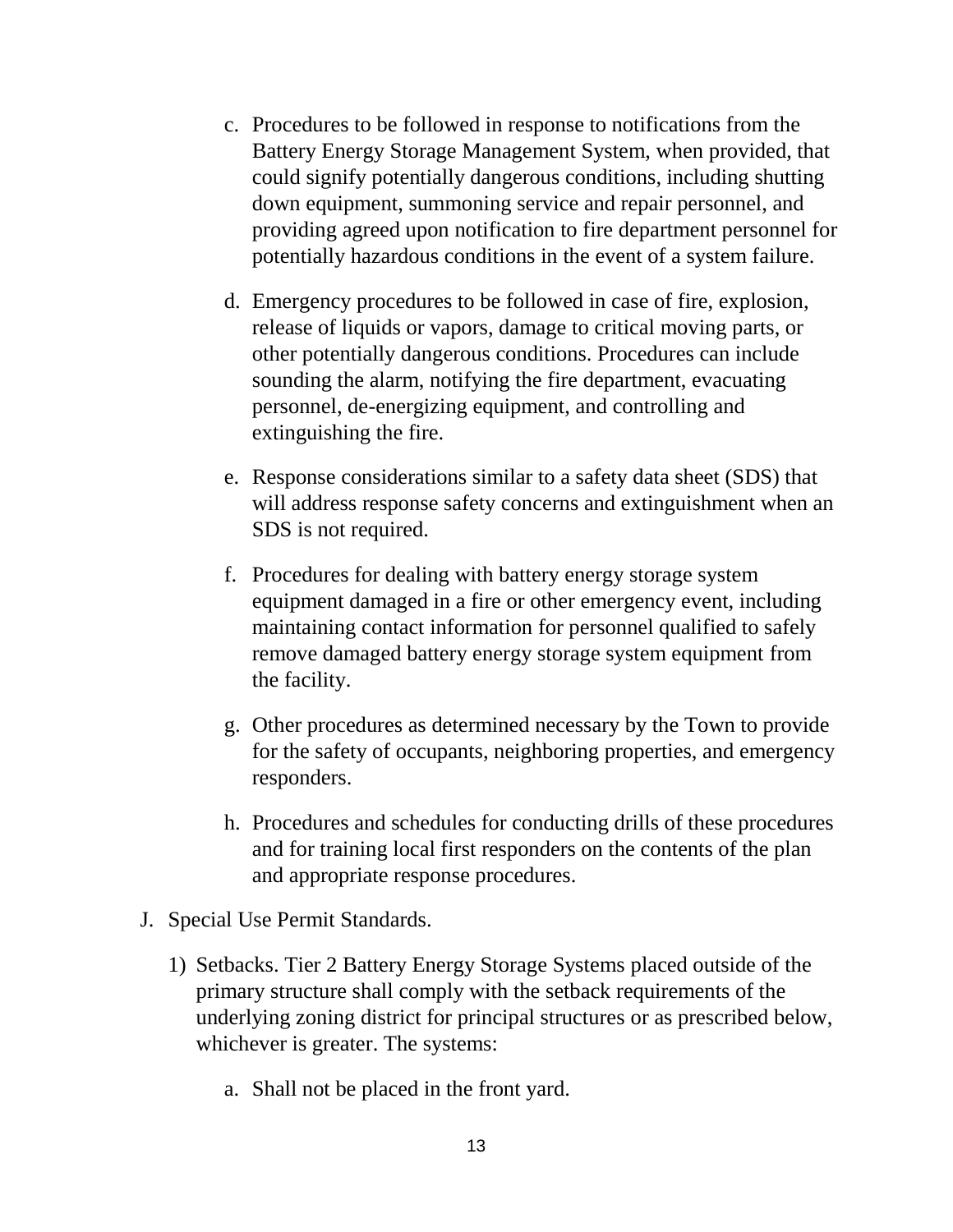- b. Shall be setback a minimum of 50 feet from any side yard or rear yard if not abutting a residential district.
- c. Shall be setback a minimum of 100 feet from a side yard or rear yard abutting any residential district.
- 2) Height. Tier 2 Battery Energy Storage Systems shall be limited to ten (10) feet in height.
- 3) Fencing Requirements. Tier 2 Battery Energy Storage Systems, including all mechanical equipment, shall be enclosed by a 7-foot-high fence with a self-locking gate to prevent unauthorized access unless housed in a dedicated-use building and not interfering with ventilation or exhaust ports, or as otherwise required in Federal, State, local laws and codes including National Codes and Standards, and/or professional consensus standards.
- 4) Screening and Visibility. Tier 2 Battery Energy Storage Systems shall have views minimized from adjacent properties to the extent reasonably practicable using architectural features, earth berms, landscaping, or other screening methods that will harmonize with the character of the property and surrounding area and not interfering with ventilation or exhaust ports.
- K. Ownership Changes. If the owner of the battery energy storage system changes or the owner of the property changes, the special use permit shall remain in effect, provided that the successor owner or operator assumes in writing all of the obligations of the special use permit, site plan approval, and decommissioning plan. A new owner or operator of the battery energy storage system shall notify the Town of Cambria of such change in ownership or operator within 30 days of the ownership change. A new owner or operator must provide such notification to the Town in writing. The special use permit and all other local approvals for the battery energy storage system would be void if a new owner or operator fails to provide written notification to the Town in the required timeframe. Reinstatement of a void special use permit will be subject to the same review and approval processes for new applications under this Local Law.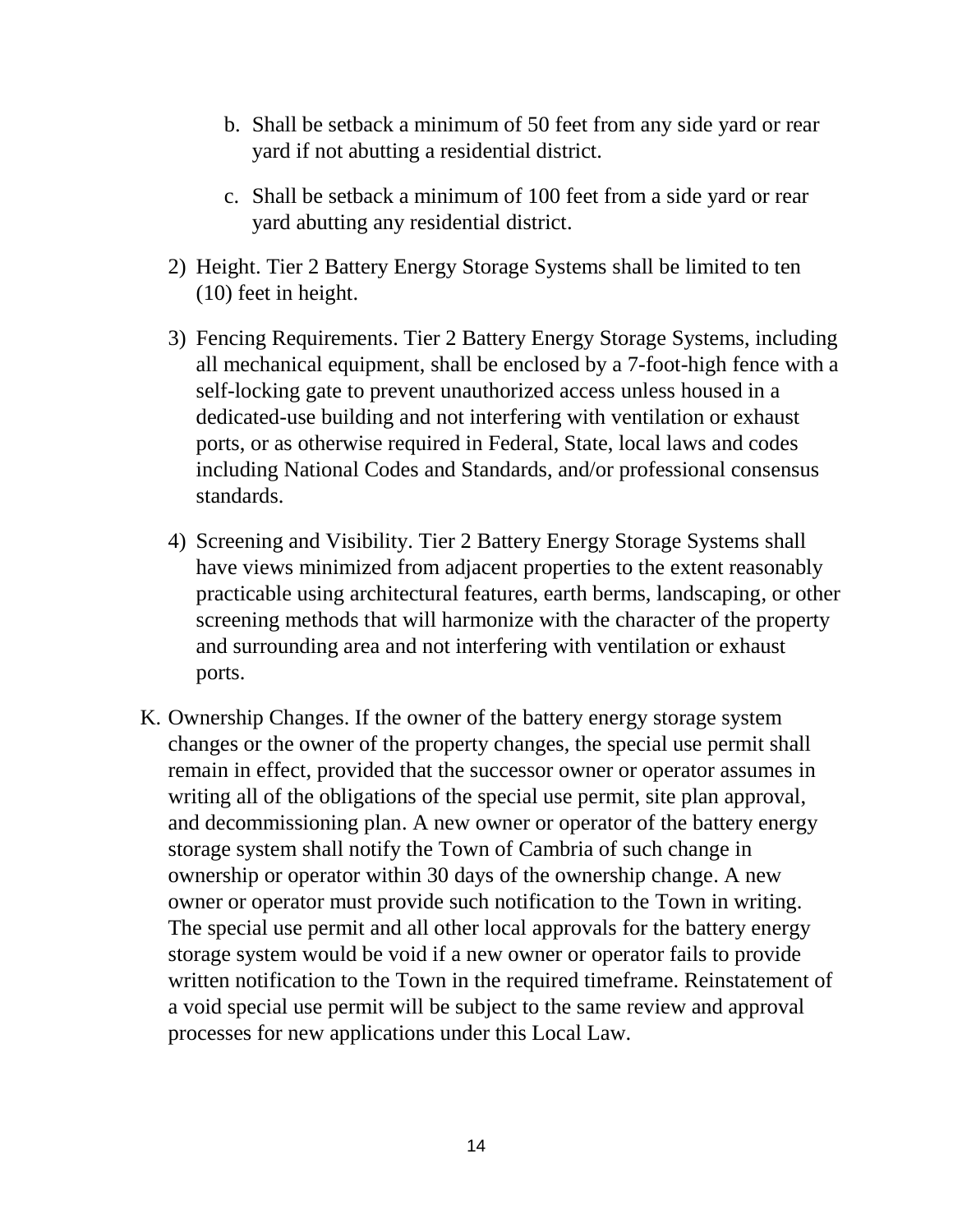#### **8. Permitting Requirements for Tier 3 Battery Energy Storage Systems**

Tier 3 Battery Energy Storage Systems (as defined in this law – no stand-alone systems) are permitted through the issuance of a special use permit by the Cambria Planning Board within the Town's Industrial zoning district and shall be subject to the Uniform Code, site plan application requirements set forth in this Section and the requirements of Local Law No. 1 – 2021 Regulating Solar Energy Systems. These systems shall be subject to the same processes, standards, and requirements for Tier 2 systems and other requirements of this Code, with the following additional or modified standards and requirements.

A. Special Use Permit Standards.

- 1) Setbacks. Tier 3 Battery Energy Storage Systems shall be setback a minimum of 500 feet from any property line, and if any adjoining property is zoned residential or commercial, that setback shall be increased to 1,000 feet.
- 2) Height. Tier 3 Battery Energy Storage Systems shall have building/structure height limitation of 20 feet.
- 3) Fencing Requirements. Tier 3 Battery Energy Storage Systems, including all mechanical equipment, shall be enclosed by a 7-foot-high fence with a self-locking gate to prevent unauthorized access, or as otherwise required in Federal, State, local laws and codes including impacting national Codes. Standards, and/or professional consensus standards.
- 4) Screening and Visibility. Tier 3 Battery Energy Storage Systems shall have views minimized from adjacent properties to the extent reasonably practicable using architectural features, earth berms, landscaping, or other screening methods that will harmonize with the character of the property and surrounding area and not interfering with ventilation or exhaust ports. The Planning Board shall provide the direction on the location and type of screening based on a visual analysis/study to be submitted by the applicant.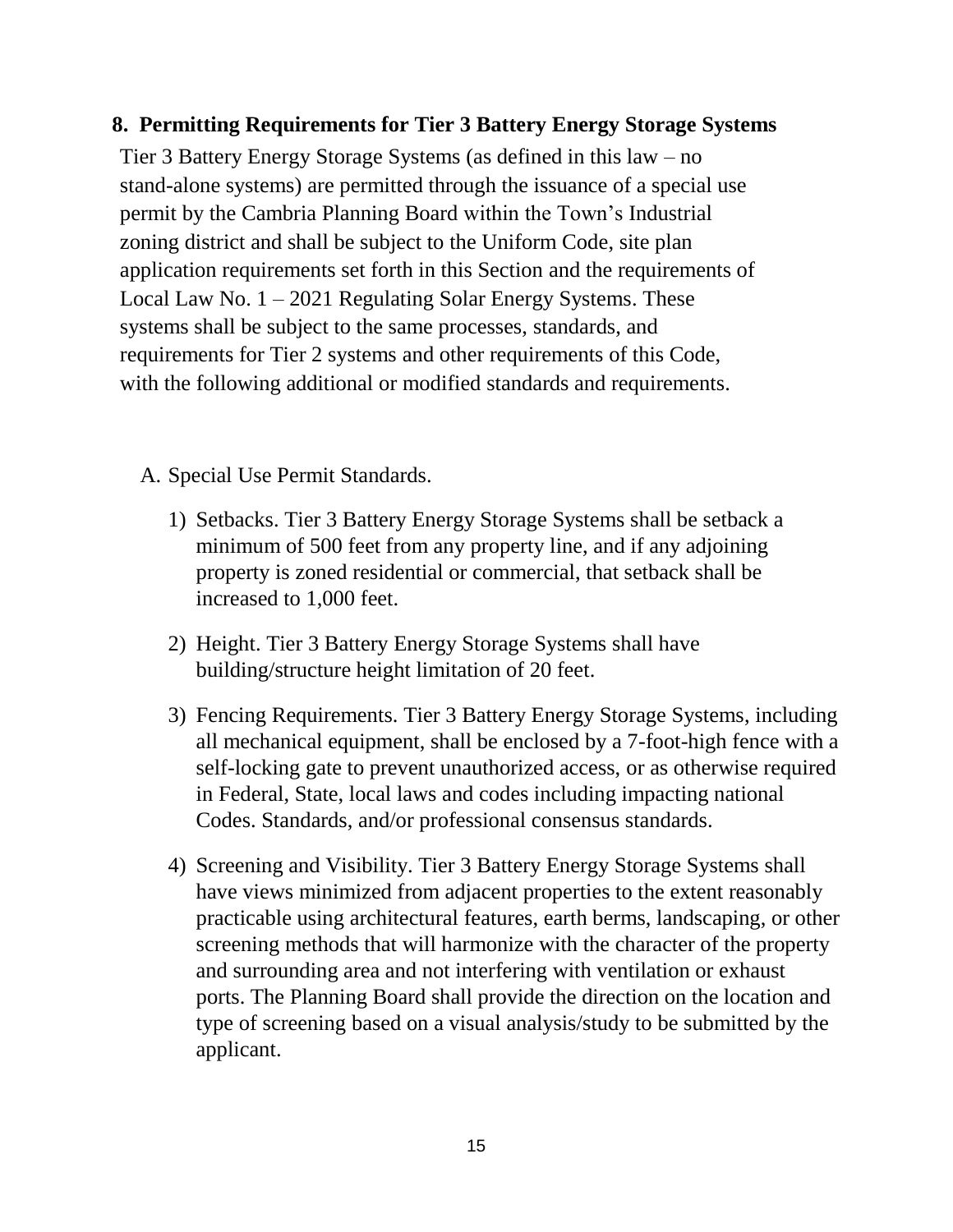- 5) Safety standards. Tier 3 Battery Energy Storage Systems shall meet all required New York State and Federal safety standards including, but not limited to requirements for spill containment, personal protection (eye wash stations, safety showers, etc.) and fire suppression. After completion of a Tier 3 system but prior to beginning operation, the fire department and applicable emergency service providers will be provided a training and education "day" with the owner and equipment manufacturers on the system (at the cost of the owner/applicant).
- B. Other Tier 3 Requirements
	- 1) A Road Use Agreement with the Town will be required if utilizing Town roads for construction access.
	- 2) Insurance Requirements: A Tier 3 BESS shall have the same insurance requirements as a Tier 3 or Tier 4 Solar Energy System project (see local law).
	- 3) Decommissioning: Unsafe, inoperable, and/or abandoned battery energy storage systems, and battery energy storage systems for which a special use permit has expired or revoked, shall be removed (equipment removed) by the owner within six months of a determination that the systems is unsafe, inoperable and or abandoned or the special permit having been expired or been revoked. A battery energy storage system shall be deemed abandoned when it fails to store energy at 50 % or less of its designated rating for at least one year (based on yearly reports provided to the Town by the applicant/owners). All safety hazards created by the installation and operation of the battery energy storage system shall be eliminated and the site restored (complete restoration of the site) to its preexisting condition (or as determined in the Decommissioning Plan) within six months of the removal of the battery energy storage system.
	- 4) Decommissioning Fund. In addition to the requirement of an approved decommissioning plan (as part of the approval process), the owner and/or operator of the energy storage system, shall continuously maintain a fund or bond payable to the Town, in a form approved by the Town Attorney for the removal of the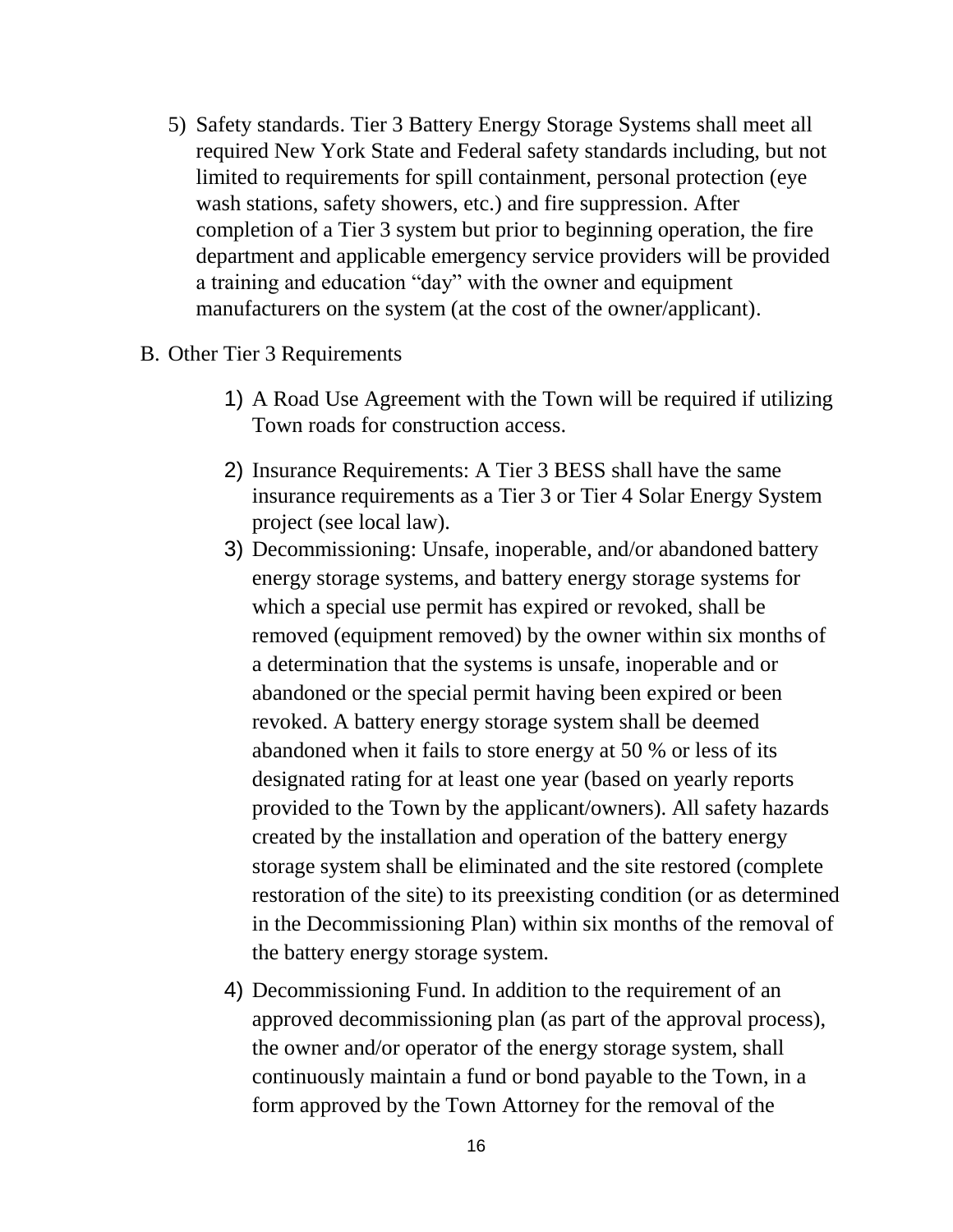battery energy storage system, in an amount to be determined by the Town (a minimum of 125% of the Town approved cost of removal in accordance with the decommissioning plan – not to include any recycle value), for the period of the life of the facility. The bond or fund shall be renewed every three to five years, with the cost estimate updated and reflecting inflation. This fund may consist of a letter of credit from a State of New York licensedfinancial institution. All costs of the financial security shall be borne by the applicant.

- a) In the event of default upon performance of such conditions, after proper notice and expiration of any cure periods, the cash deposit, bond, or security shall be forfeited to the Town, which shall be entitled to maintain an action thereon. The cash deposit, bond, or security shall remain in full force and effect until restoration of the property as set forth in the decommissioning plan is completed.
- b) In the event of default or abandonment of the Battery Energy Storage System, the system shall be decommissioned as set forth in this law.

#### **9. Safety**

- A. System Certification. Battery energy storage systems and equipment shall be listed by a Nationally Recognized Testing Laboratory to UL 9540, or most recent standard (Standard for battery energy storage systems and Equipment) with subcomponents meeting each of the following standards (or the most recent standard) as applicable:
	- 1) UL 1973 (Standard for Batteries for Use in Stationary, Vehicle Auxiliary Power, and Light Electric Rail Applications),
	- 2) UL 1642 (Standard for Lithium Batteries),
	- 3) UL 1741 or UL 62109 (Inverters and Power Converters),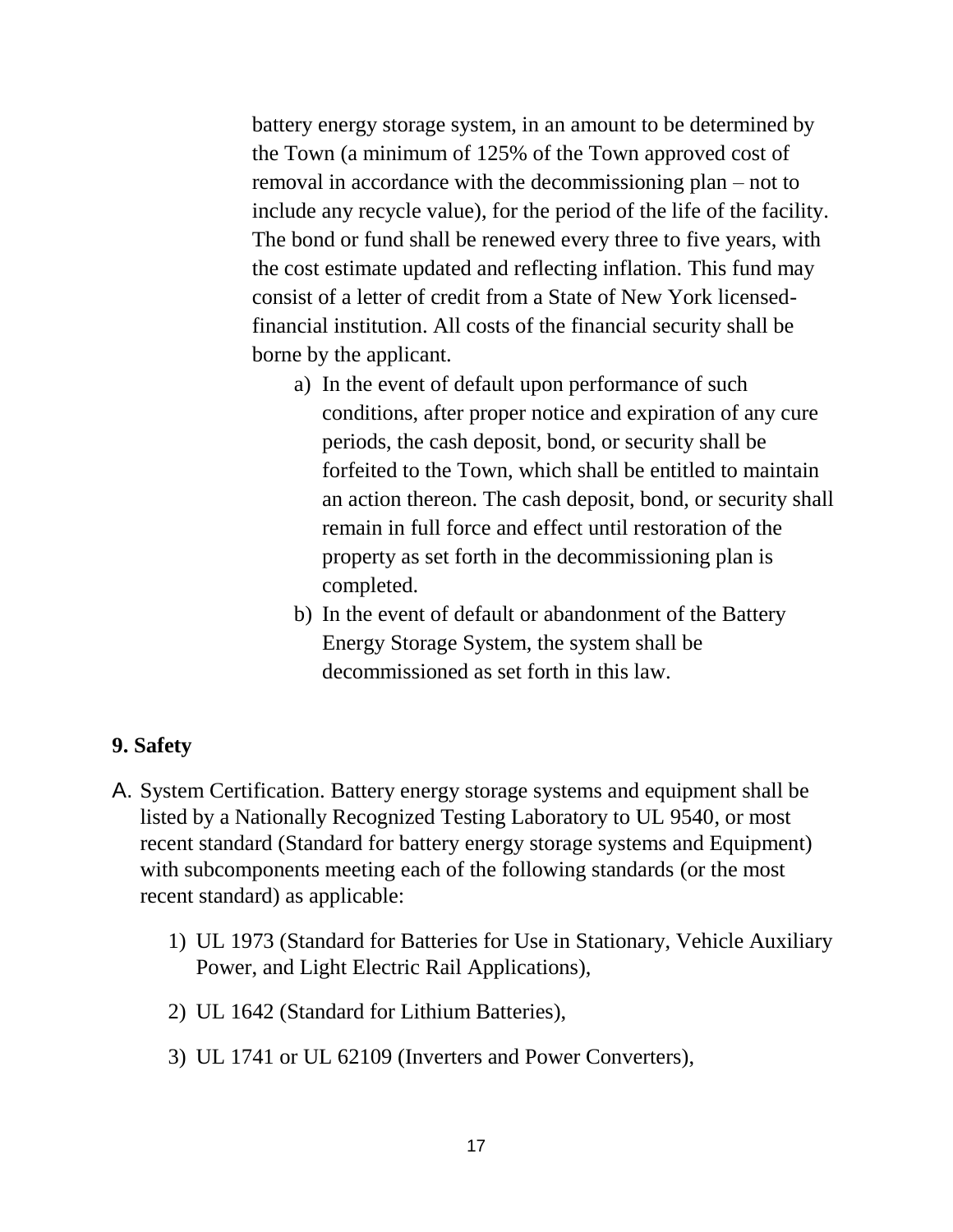- 4) Certified under the applicable electrical, building, and fire prevention codes as required.
- 5) Alternatively, field evaluation by an approved testing laboratory for compliance with UL 9540 and applicable codes, regulations and safety standards may be used to meet system certification requirements.
- B. Site Access. Battery energy storage systems shall be maintained in good working order and in accordance with industry standards. Site access shall be maintained, including snow removal at a level acceptable to the local fire department and, if the Tier 2 or Tier 3 Battery Energy Storage System is located in an ambulance district, the local ambulance corps.
- C. Battery energy storage systems, components, and associated ancillary equipment shall have required working space clearances, and electrical circuitry shall be within weatherproof enclosures marked with the environmental rating suitable for the type of exposure in compliance with NFPA 70.

### **10. Permit Time Frame and Abandonment**

- A. The Special Use Permit and site plan approval for a battery energy storage system shall be valid for a period of 12 months, provided that a building permit is issued for construction and construction is commenced. In the event construction is not completed in accordance with the final site plan, as may have been amended and approved, as required by the Planning Board, within 12 months after approval, the Town may extend the time to complete construction for 180 days. If the owner and/or operator fails to perform substantial construction after 18 months, the approvals shall expire.
- B. The battery energy storage system shall be considered abandoned when it ceases to operate consistently for more than one year. If the owner and/or operator fails to comply with decommissioning upon any abandonment, the Town may, at its discretion, enter the property and utilize the available bond and/or security for the removal of a Tier 2 or Tier 3 Battery Energy Storage System and restoration of the site in accordance with the decommissioning plan.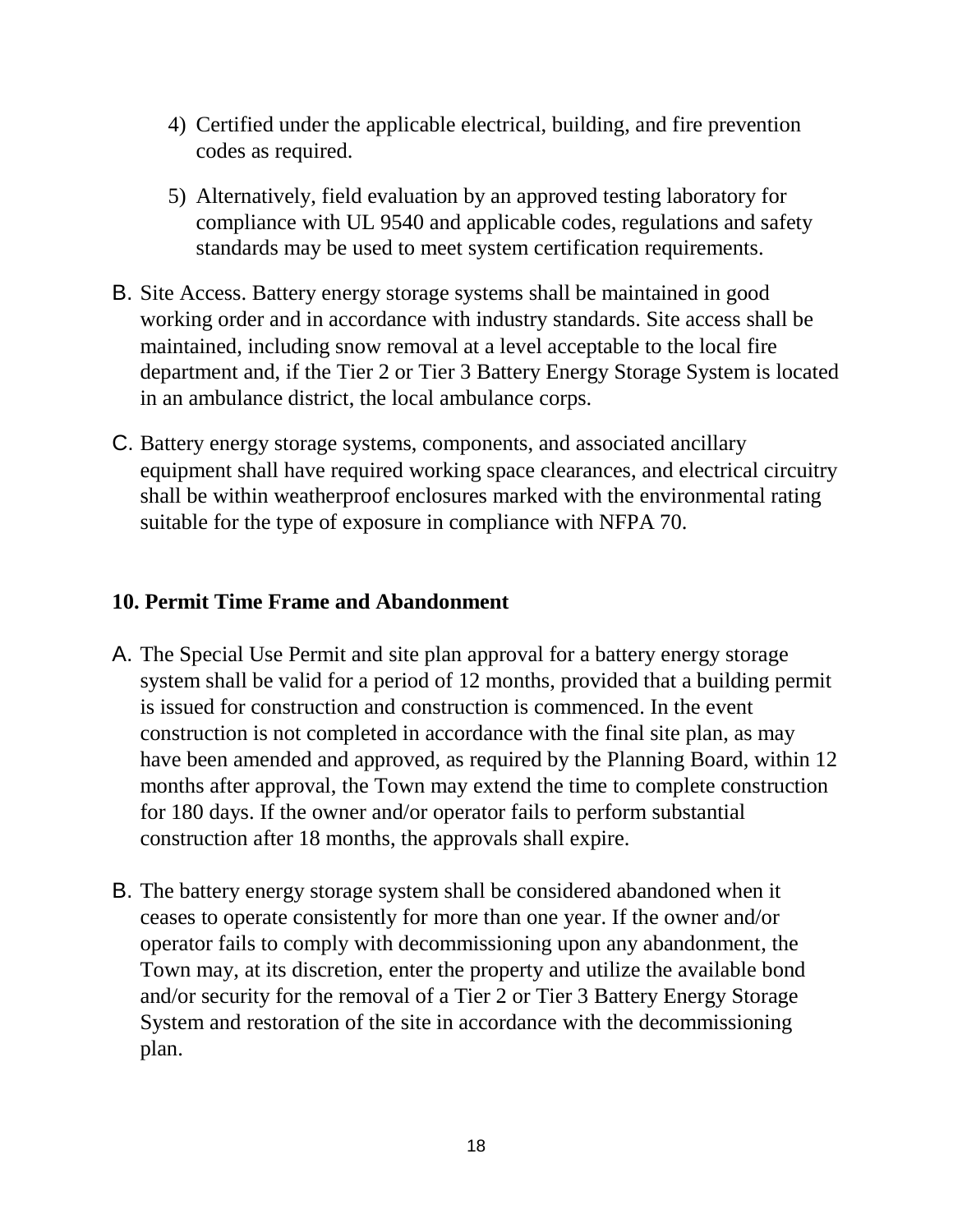#### **11. Construction Inspections**

- A. Work to remain accessible and exposed. Work shall remain accessible and exposed until inspected and accepted by the Code Enforcement Officer. The permit holder shall notify the Code Enforcement Officer when any element of work described in Subdivision B of this section is ready for inspection.
- B. Elements of work to be inspected. The following elements of the construction process shall be inspected, where applicable:
	- 1) Work site prior to the issuance of a building permit.
	- 2) Footing and foundation.
	- 3) Preparation for concrete slab.
	- 4) Framing.
	- 5) Building systems, including underground and rough-in.
	- 6) Fire-resistant construction.
	- 7) Fire-resistant penetrations.
	- 8) Solid-fuel-burning heating appliances, chimneys, flues or gas vents.
	- 9) Energy Code compliance.
	- 10) Inspection after all work authorized by the building permit has been completed and signed off by the Town Building Inspector and town Engineer.
	- 11) A final inspection by the fire marshal must be completed prior to activation.
- C. Inspection results. After inspection, the work or a portion thereof shall be noted as satisfactory as completed, or the permit holder shall be notified as to where the work fails to comply with the Uniform Code or Energy Code. Work not in compliance with any applicable provision of the Uniform Code or Energy Code shall remain exposed until such work shall have been brought into compliance with all applicable provisions of the Uniform Code and the Energy Code, reinspected, and found satisfactory as completed.